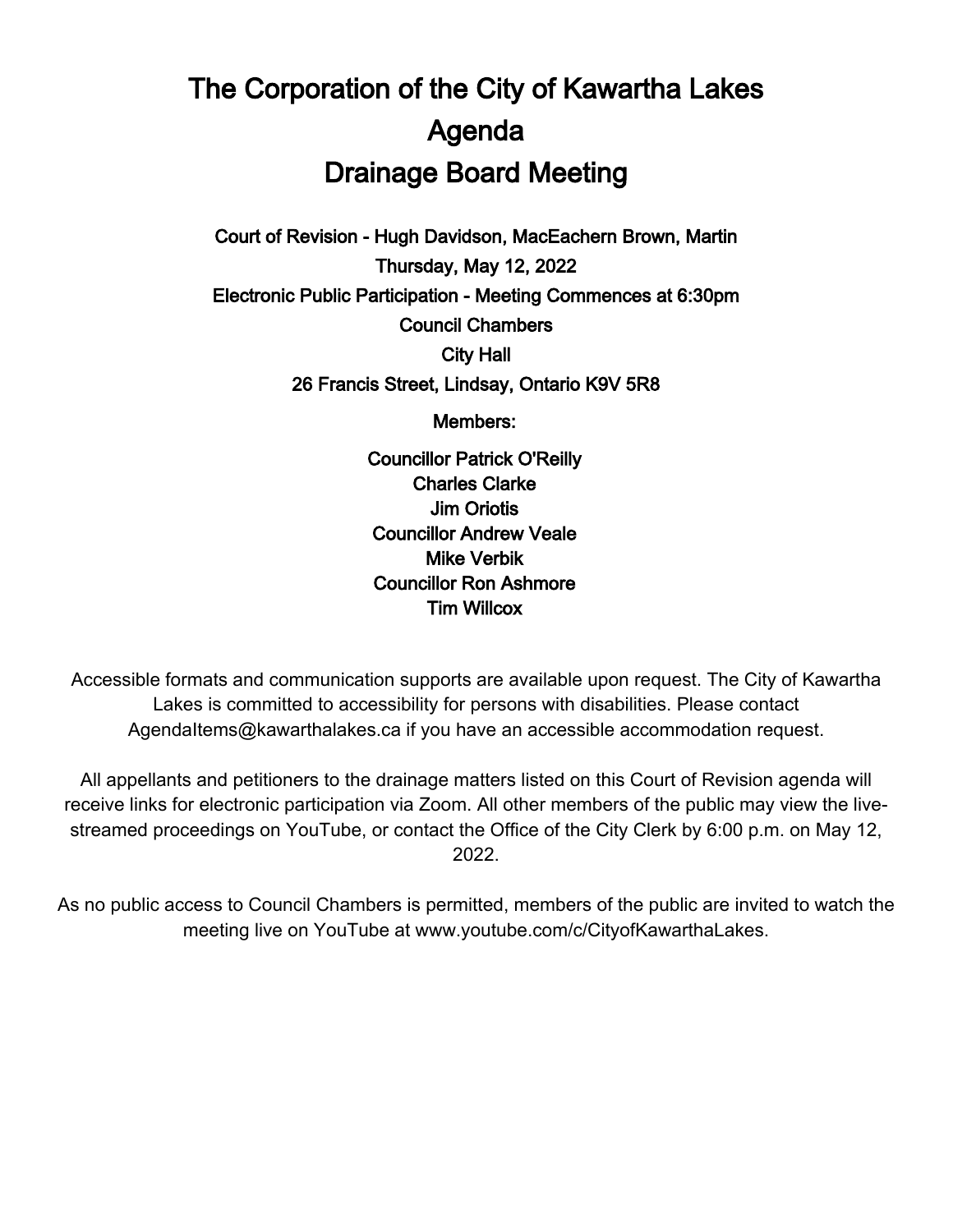| 1.     | <b>Call to Order and Administrative Business</b>                                                                                                                                                                |
|--------|-----------------------------------------------------------------------------------------------------------------------------------------------------------------------------------------------------------------|
| 1.1.   | Call to Order                                                                                                                                                                                                   |
|        | Deputy Clerk and Drainage Board Recording Secretary, J. Watts                                                                                                                                                   |
| 1.2.   | Signing of the Oath of Members of the Drainage Act Court of Revision                                                                                                                                            |
|        | Appointed Members and Alternate Members of the Court of Revision from the<br>Drainage Board                                                                                                                     |
| 1.3.   | Appointment of Chairperson for Court of Revision                                                                                                                                                                |
|        | Deputy Clerk and Drainage Board Recording Secretary, J. Watts                                                                                                                                                   |
| 1.4.   | Convening of the Court and Adoption of the Agenda                                                                                                                                                               |
| 1.5.   | <b>Declaration of Pecuniary Interest</b>                                                                                                                                                                        |
| 2.     | <b>Appeals - Court of Revision</b>                                                                                                                                                                              |
| 2.1.   | Hugh Davidson Municipal Drain - Section 78 Improvement                                                                                                                                                          |
| 2.1.1. | Appeals Received Prior to May 2, 2022 Deadline                                                                                                                                                                  |
| 2.1.2. | Late Appeals                                                                                                                                                                                                    |
|        | If a notice of appeal is late, but presented prior to the first sitting of the Court of<br>Revision, the Court may hear the appeal provided a resolution of the Court is adopted<br>to accept each late appeal. |
| 2.2.   | <b>Martin Municipal Drain</b>                                                                                                                                                                                   |
| 2.2.1. | Appeals Received Prior to May 2, 2022 Deadline                                                                                                                                                                  |
| 2.2.2. | Late Appeals                                                                                                                                                                                                    |
|        | If a notice of appeal is late, but presented prior to the first sitting of the Court of<br>Revision, the Court may hear the appeal provided a resolution of the Court is adopted<br>to accept each late appeal. |
| 2.3.   | MacEachern Brown Municipal Drain                                                                                                                                                                                |
| 2.3.1. | Appeals Received Prior to May 2, 2022 Deadline                                                                                                                                                                  |
|        |                                                                                                                                                                                                                 |